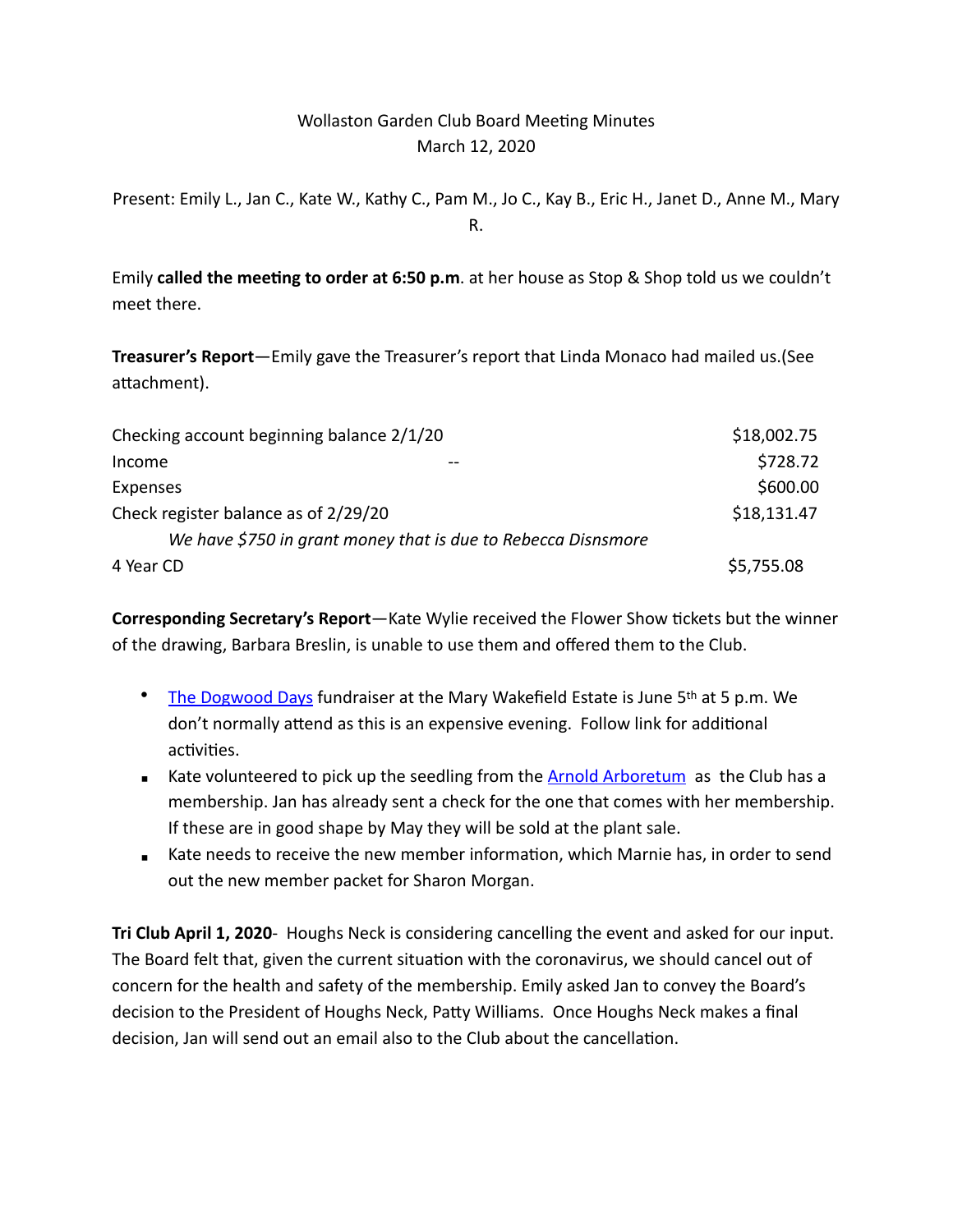#### **Member information-**

■ Lois Roche (Mimi Bolsamo's mother), a long-time Club member, passed away on March 7th and her funeral is Friday, March 13th at 10 a.m. at Blessed Sacrament Church.

Kathy Ceurvels read a message from Mimi to the Board expressing her understanding, given the current state of the coronavirus, that the family will understand if friends do not attend given health concerns and feels that we will be there in spirit.

- Elaine McGrail is recupering at her daughter's from her shoulder surgery but hopes to go home next week. She has plants for us for the plant sale which will need to be dug up and as well as some house plants.
- **EXEDENT IS A** Jean Sullivan is being treated for an infection and may miss meetings for a while. Cards would be appreciated.
- **EXT** Ann Foresman's sister's husband passed away suddenly in Florida. Ann is dealing with helping her sister and will return home at a later date to be determined.

City of Quincy's Department of Natural Resources and Quincy Parks Conservancy Presents **Quincy's First Annual Plant and Flower Festival, on Saturday, April 18th 1:00 - 6:00 p.m.** 

- $\blacksquare$  There is no cost to join this first year.
- **EXA** Kathy C. has been in contact with John McDonald, the organizer, and told him that she would be in touch after speaking with the Board.
- The Board agreed to participate by having a table with membership information, a fact sheet about the Club, Art in Bloom participation and other community projects and a native plants handouts.
- Kathy C. will fill out the form and return it to John McDonald.

**Grants** -Civic Development & Historic Landscape Preservation Grant from GCFM . Application deadline is July 1, 2020.

- $\Box$  Do we want to apply for a grant?
- **EX** The Board had a discussion about the possibility of fixing up the area on the corner of Newport Ave and Beale St. due to the MBTA construction.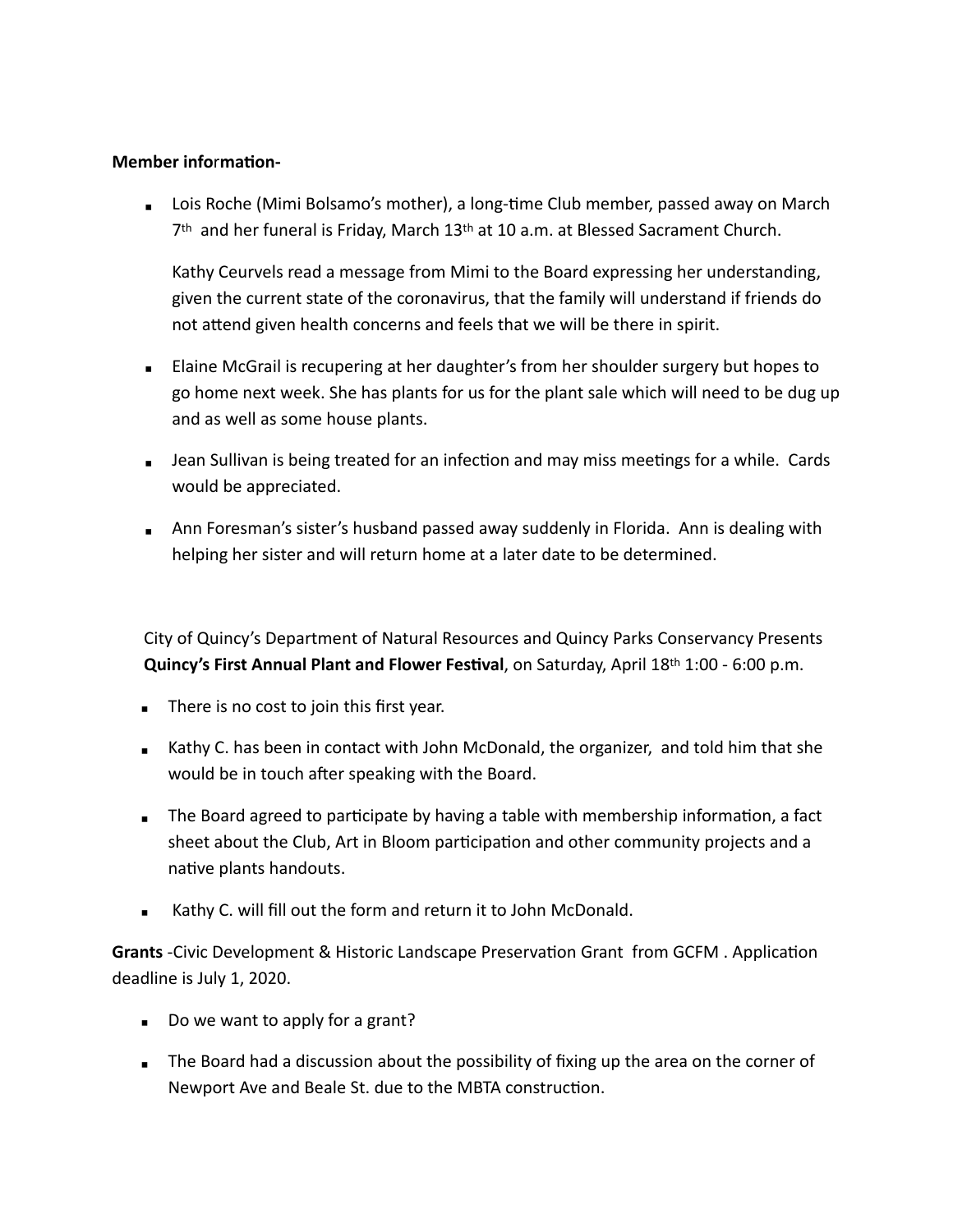- Some members thought that the tree there was dying.
- Members voiced caution to choose a tree which would withstand the harsh climate in that area due to road salt, traffic exhaust, etc.
- Civic Beautification Members were asked to look at the area and make a recommendation.
- **The Board also discussed the possibility of a Community Presevation Grant for Cynthia** and Rebecca's work.
- **E** Ultimately it was decided that Civic Beautification folks would look at the corner garden and consider it for a large scale redo after the MBTA construction which could mean soil recovery, a new tree and new plantings that could survive in that environment
- **EXECT** Civic Beautificationmhas the application for Community Perservation and will consider an application for the corner work.
- **The Board decided to hold off on the July 1st deadine grant for a later meeting.**

National Garden Clubs, Inc. and The AMES Companies, Inc. Tool Grant Program Application Deadline: March 1, 2020

 $\checkmark$  A grant proposal was written by a Club sub-committee and submitted.(see attachment).

**Program for March** Ahron Lerner, DCR and Julianne Sullivan, Quincy Dept on Conservation

- **EXECT** The Board decided to postpone the meeting and reschedule it at a later date.
- **EXTED A postponement notice will go out in the** *Quincy Sun* **as the public was invited and Jan** will send out an email to all of our members advising them of the cancellation. Kate mentioned that the church has cancelled services for the next two weeks, and we agreed that we should mention this in the email and suggest that members stay away during that time.

**Board Nominations** – Anita, Kathy and Emily met to discuss and get feedback and want the Club to consider co-chairs, whenever possible.

- **EXALGO** Kathy Stackowski, co-chair for the Conservation Committee (Erc Hill, Chair)
- Dee Condon, co-chair for Corresponding Secretary (Kate Wylie, Chair)
	- o Not sure if Dee has agreed to this to date
- **EXTEDE FOXX, Co-Chair for the Youth Committee (Diane Hill, Chair)**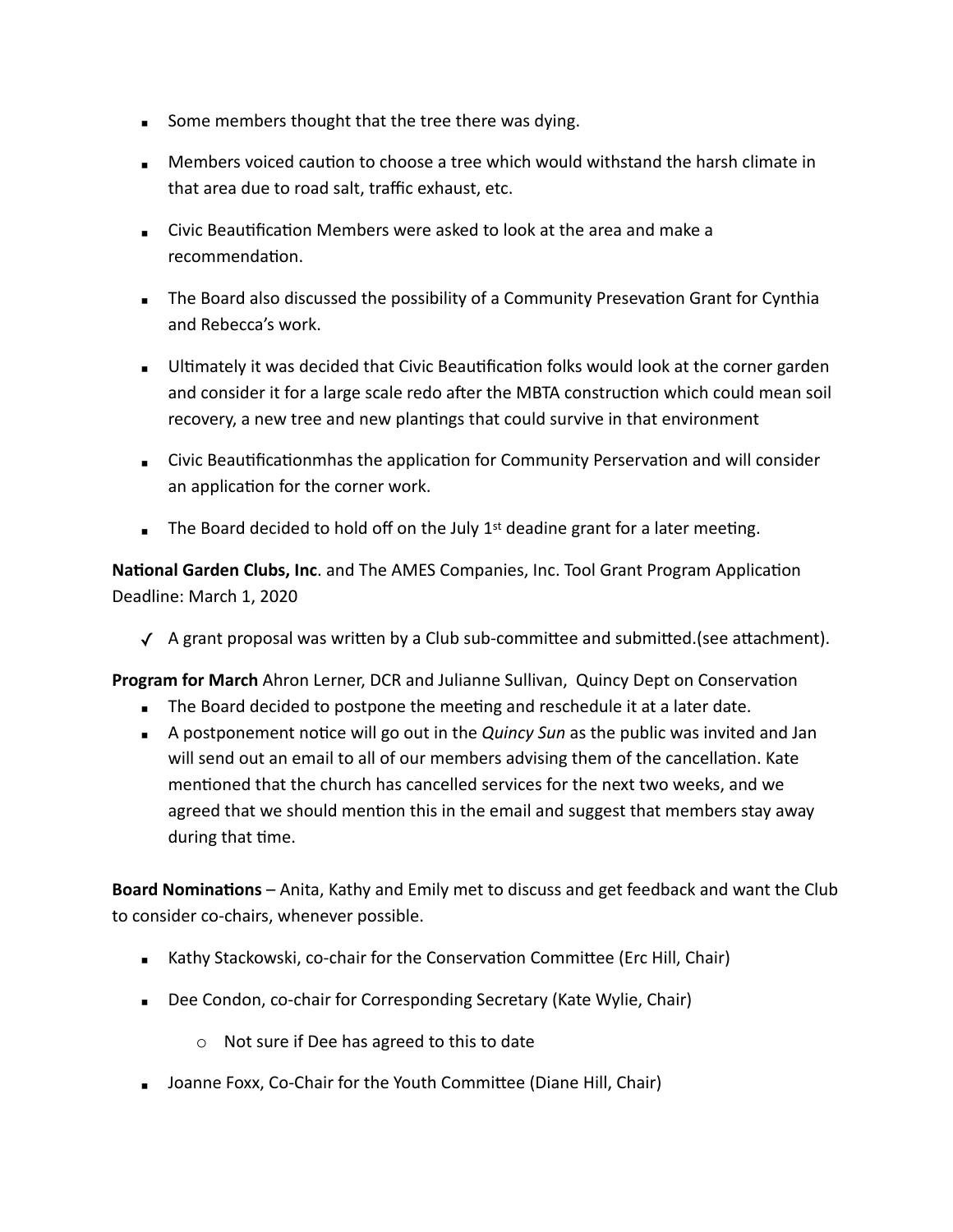**Emily will touch base with Anita to follow-up.** 

**Membership -**New forms were created by Marnie and were circulated to the Board (see attachments to this email).

New Member, Sharon Morgan- Pam made a motion and Kathy seconded it to accept Sharon as a new member. The vote was unanimous. Sharon has had a lot of experience in gardening as she was an active member of the Weymouth Garden Club.

**Plant Sale May 16th -Jan reported that she was going to be calling a meeting in mid-April but** will cancel it in light of the coronavirus and ask anyone who wants to help with the sale through email.

April Meeting change status, Carol Fischer met with the presenter last week, has the PowerPoint and the handouts and she is ready to go. Emily will give Carol a \$100 check to cover the handouts.

#### May  $21^{st}$  meeting status –

- **■** Judy and Emily will be checking in with Culinary Department of the High School on the logistics and the menu.
- **EX** They have already decided on favors, and will determine colors with the floral arrangers and hostess as soon the menu is set. Susan Lynch is doing the table arrangements, Ann McDonough is the hostess and Molly Mullin is making the arrangement for the buffet table.

Jo reported that she and Ruth were going to be docents at the Flower Show but were told that they will not be having any volunteers.

**Art In Bloom** is scheduled for May 2-4th. (The MFA is now closed for 30 days). Ruth and Jo received their object which is a Turkish water pitcher. Ruth had a container which will work to hold the arrangement.

The Program Workshop, which details the presenters available to clubs, was to be held on March 26th has been cancelled. Emily has seen almost all of the presenters already and can make decisions for next year's program.

## **Committee Reports**

## **Garden Therapy**

■ Janet reported that committee members thought that the committee should also plan a spring event such as a planting.